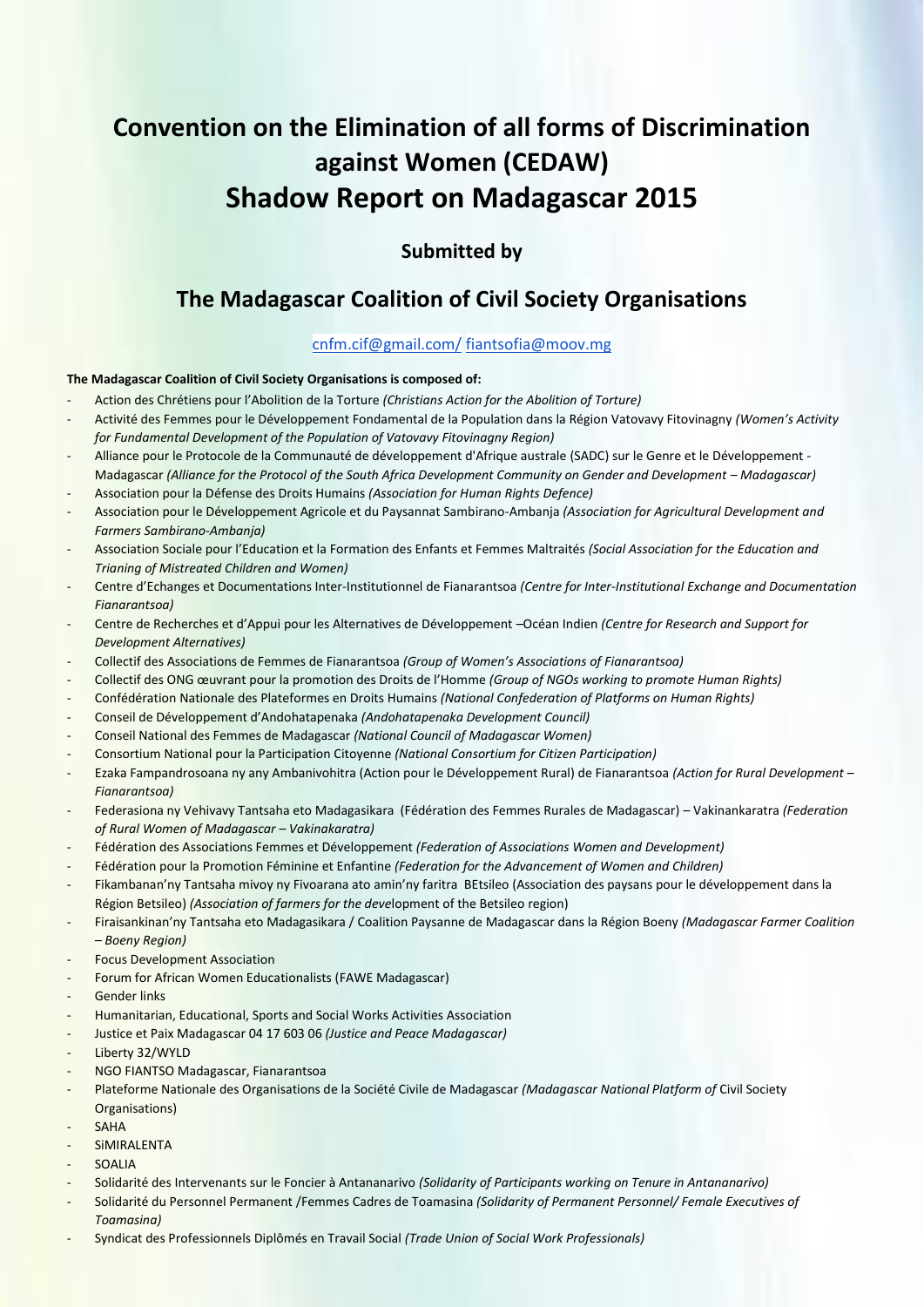*In memory of our dearly remembered colleague RASOAMANAMBOLA, to whom we dedicate this report, in homage to his tremendous work and his struggle for the respect of human rights in general, and gender equality in particular, as well as his valuable contribution to the development of this report.*

*Forever in our hearts!*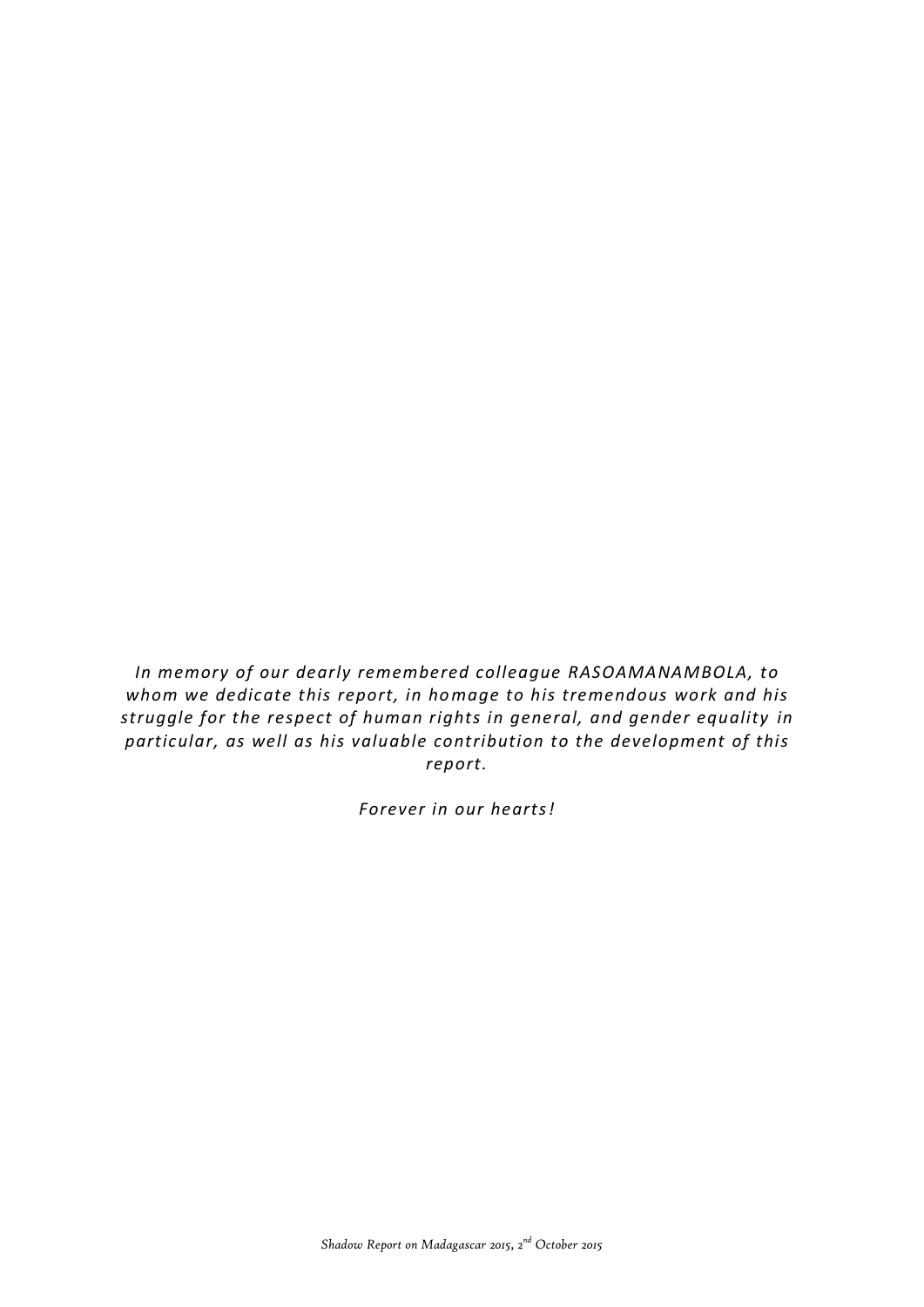*The Civil Society Organisations would like to thank the following organisations for their support throughout the writing of this shadow report.*

- *The High Commissioner for Human Rights (HCHR)*
- *The United Nations Development Programme (UNDP)*
- *The International Women's Rights Action Watch (IWRAW)*
- *The International Land Coalition.*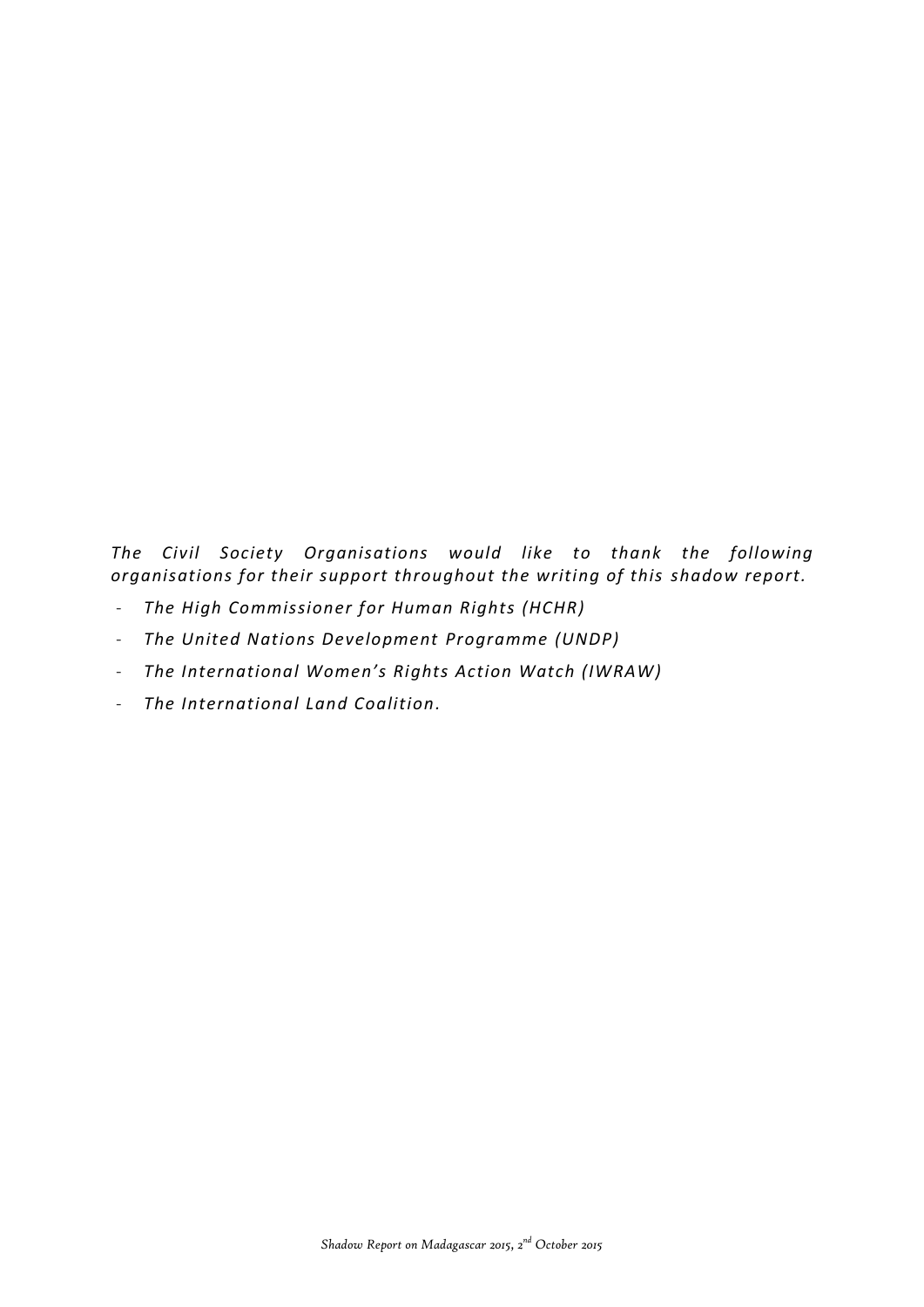## Contents

| Introduction                                                                                                                                                                                                    |                |
|-----------------------------------------------------------------------------------------------------------------------------------------------------------------------------------------------------------------|----------------|
| Article 1: Discrimination                                                                                                                                                                                       | 1              |
| Articles 2, 3, 5 and 10: Struggle against discrimination and for the elimination of sexist<br>stereotypes and prejudice; Promotion of gender equality; Education                                                | 2              |
| Articles 4, 7 et 8: Special temporary measures; Participation in political and public life;<br>Female representation at the international level                                                                 | 3              |
| Article 6: Violence against women and human trafficking                                                                                                                                                         | 4              |
| Article 9: Application of article 9 of the Convention: Rights to nationality                                                                                                                                    | 5              |
| Article 11: Equal rights to employment and work                                                                                                                                                                 | 5              |
| Article 12: Equality in access to healthcare                                                                                                                                                                    | 6              |
| Article 13: Elimination of discrimination against women in other domains of economic<br>and social life; c): the right to participate in recreational activities, sports and in all<br>aspects of cultural life | $\overline{7}$ |
| Article 14: Rural women                                                                                                                                                                                         | 8              |
| Article 15: Gender equality before the law                                                                                                                                                                      | 9              |
| Article 16: Elimination of discrimination against women in all matters relating to<br>marriage                                                                                                                  | 9              |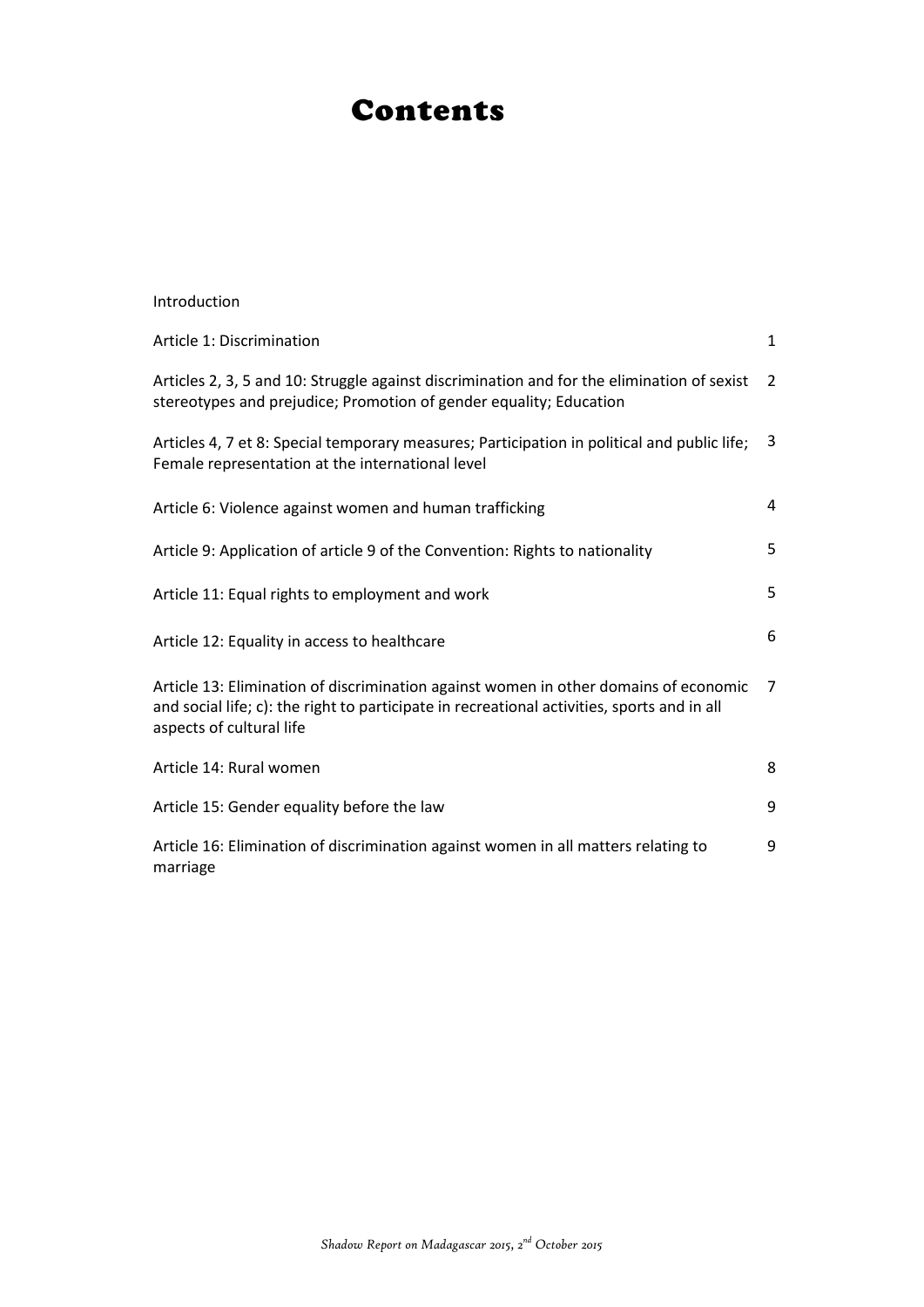### **INTRODUCTION**

1. The Coalition put together this shadow report following a participatory process which started in 2013 and involved a wide range of Civil Society Organisations (CSO) working in several regions of Madagascar and in different development sectors. A consultation process was carried out in the South of the island to examine the case of rural women, attended by stakeholders in the defence of women's rights in Madagascar. Whilst taking into account the government's report, and recognising the effort invested in it, this document presents the main critical questions **(highlighted in bold and underlined)** and recommendations for Madagascar **(in bold)** that the Coalition wishes to submit to the Committee for the Elimination of Discrimination against Women at its  $62^{nd}$  session. For the context, since January 2014, and after five years of political crisis (2009-2013), Madagascar has returned to constitutional order. The establishment of new institutions is effective, following on from presidential, legislative and municipal elections.

### **ARTICLE 1 DISCRIMINATION –FINAL OBSERVATION PARAGRAPH 11**

- 2. Although State institutions are already in place, **no constitutional, legislative or administrative measure has been taken to provide an explicit definition for « discrimination against women », in accordance with article 1 of the CEDAW,** despite sustained lobbying from CSOs on the subject. This makes sexist discrimination and other forms of indirect discrimination against women in Madagascar invisible, whilst maintaining insensitivity to these. Disparities between sexes in many domains arise fundamentally from this gap (e.g. 23% of the Malagasy consider that boys should be favoured in education<sup>1</sup>). Moreover, *the country's non ratification of regional instruments on* **gender equality reinforces their reticence for a firm commitment to fight discrimination against women and limits the instruments available to civil society to move the cause forward.**
- 3. **The Coalition encourages the State to (i) submit final observations from the CEDAW Committee to all the relevant ministries, to Parliament, to legal powers, to CSOs, in accordance with paragraph 8 of these Observations; (ii) collect these institutions' ideas to develop a shared definition of gender-based discrimination, which will eventually be integrated into national legislation and (iii) ratify the CEDAW's optional protocol and the other instruments, notably regional, for the promotion of gender equality, such as the Protocol annexed to the African Charter on Human and Peoples' Rights on the Rights of Women in Africa, and the Gender and Development Protocol of the Southern Africa Development Community (SADC).**

### **NATIONAL MECHANISMS FOR THE ADVANCEMENT OF WOMEN AND NATIONAL INSTITUTION FOR THE DEFENCE OF FUNDAMENTAL RIGHTS - FINAL OBSERVATION PARAGRAPH 13**

- 4. In institutional terms, the Ministry in charge of Women's Advancement has set up a senior management responsible for the Advancement of Women to improve the visibility of its actions to promote gender equality and to take on the monitoring and evaluation of related activities. Likewise, they created a unit entitled *Gender Mainstreaming,* directly linked to the Minister and with management ranking, to ensure the integration of gender in public policy (decree N° 2015-1034 dated  $30<sup>th</sup>$  June 2015). This is intended to bring the Ministry's commitment to Women's Advancement to reality, with a view to the upcoming adoption of a framework law on gender equality under the auspices of the same Department. These different changes confirm the real willingness of this Department to prioritise the struggle against gender inequality.
- 5. However, **the State's national budget allocations to the Department in charge of promoting gender equality and women's empowerment remain derisory<sup>2</sup> . These are required for the implementation of plans and programmes that will be established at the end of the process,**

**.** 

<sup>1</sup> Afrobaromètre Report 2013

<sup>&</sup>lt;sup>2</sup> Report of the Republic of Madagascar to commemorate the twentieth anniversary of the Fourth World Conference on Women and the adoption of the Beijing Declaration and the Action Programme in 2015, Ministry for Social Protection and the Advancement of Women, June 2014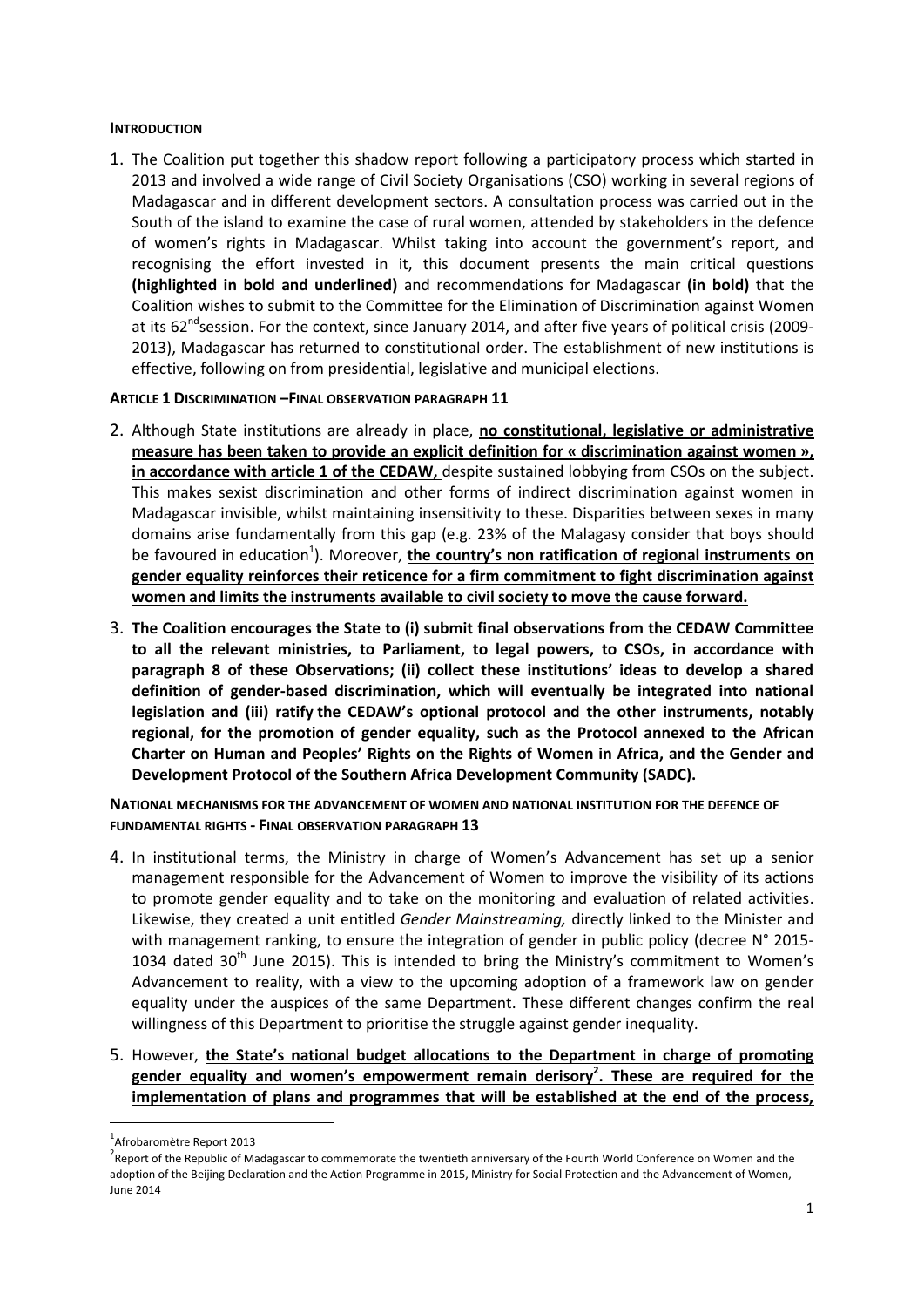**with a view to ensuring effective respect for women's rights. As a result, this risks compromising efforts already agreed and a return to one-off and sporadic actions, including awareness-raising and legal information campaigns particularly aimed at rural women, if measures are not taken.**

- 6. Furthermore, the Law 2014-007, dated 19 June 2014, established the National Independent Commission for Human Rights, in accordance with recommendations given by the Treaty Bodies and the Human Rights Council, at the time of the Universal Periodic Review. The application and operation of this Commission is underway, with representation from women's organisations.
- 7. Whilst congratulating recent government action, **the Coalition encourages the State to (i) increase the national budget allocated to the Department in charge of women's advancement, in order to allow them to carry out their mandate efficiently; (ii) launch the process of developing and adopting the framework law on gender equality, including favouring Public-Private Partnerships to speed up progress towards meeting the objective of gender equality.**

**ARTICLES 2, 3, 5 AND 10: COMBATING DISCRIMINATION AND THE ELIMINATION OF SEXIST STEREOTYPES AND PREJUDICE; PROMOTING GENDER EQUALITY; EDUCATION–FINAL OBSERVATIONS PARAGRAPH 25, 27**

- 8. The coalition congratulates the Government for having held the national consultation aiming to update national policy on the advancement of women and to draw up a new National Gender and Development Action Plan, within the framework of a National Gender and Development Symposium (1<sup>st</sup> – 3<sup>rd</sup>July 2015), in partnership with CSOs and with UNFPA support. However, at the time of release of this report, **the absence of more overarching strategies to tackle sexist discrimination, stereotypes and prejudices limits the impact of the sectoral and/or regional strategies being implemented.** Sure enough and contrary to presuppositions, sexual discrimination, stereotypes and prejudices strongly exist on a daily basis and in all spheres, including in the capital city Antananarivo<sup>3</sup>.
- 9. **The persistence of harmful cultural values and practices as well as sexist stereotypes deeprooted in the prevailing socio-cultural norms prevents the effective application of legislative and political provisions in favour of gender equality in education. This is evident through the endurance of sexist stereotypes in the school environment (curriculum, school manuals conveying stereotypical representations of the two sexes, teaching practices, etc.<sup>4</sup> ), showing-up flaws in the application of education policies termed "gender-sensitive".** This can be explained by insufficient systematic action aimed at (i) eliminating harmful and stereotypical cultural practices linked to gender in education and media tools, (ii) taking into account girls' specific needs in infrastructure and regulations relating to education and (iii) reducing the gap between girls and boys in higher education and in scientific, technical and professional disciplines. No text foresees either the retention or the reintegration of pregnant girls at school (although the boys who got them pregnant can continue their schooling), nor measures to prevent/sanction genderrelated violence at school. **These practices and stereotypes are also the obstacle to society's adoption of the concept of gender equality and encourage violations of women's rights, in particular violence against women, which has considerably increased over the last few years.**
- 10. **The coalition encourages the State to: (i) carry out a comprehensive and sustainable strategy aimed at eliminating harmful cultural values and practices as well as sexist stereotypes in education and other domains; (ii) put in place an authority specifically entrusted with promoting equality in the education system. This will have the task of identifying all shortcomings (e.g. low proportion of women in positions of responsibility as compared with the**

 $^3$  E.g. 46% of women living in the capital (against 32% at the national level) think that, for whatever reason, a man has the right to beat his wife or partner, according to the Madagascar Demographic and Health Survey 2008-2009, National Institute of Statistics (INSTAT) and ICF Macro. 2010, Antananarivo

<sup>4</sup> UNICEF, *Gender and education : Case study in six Educational districts,* 2011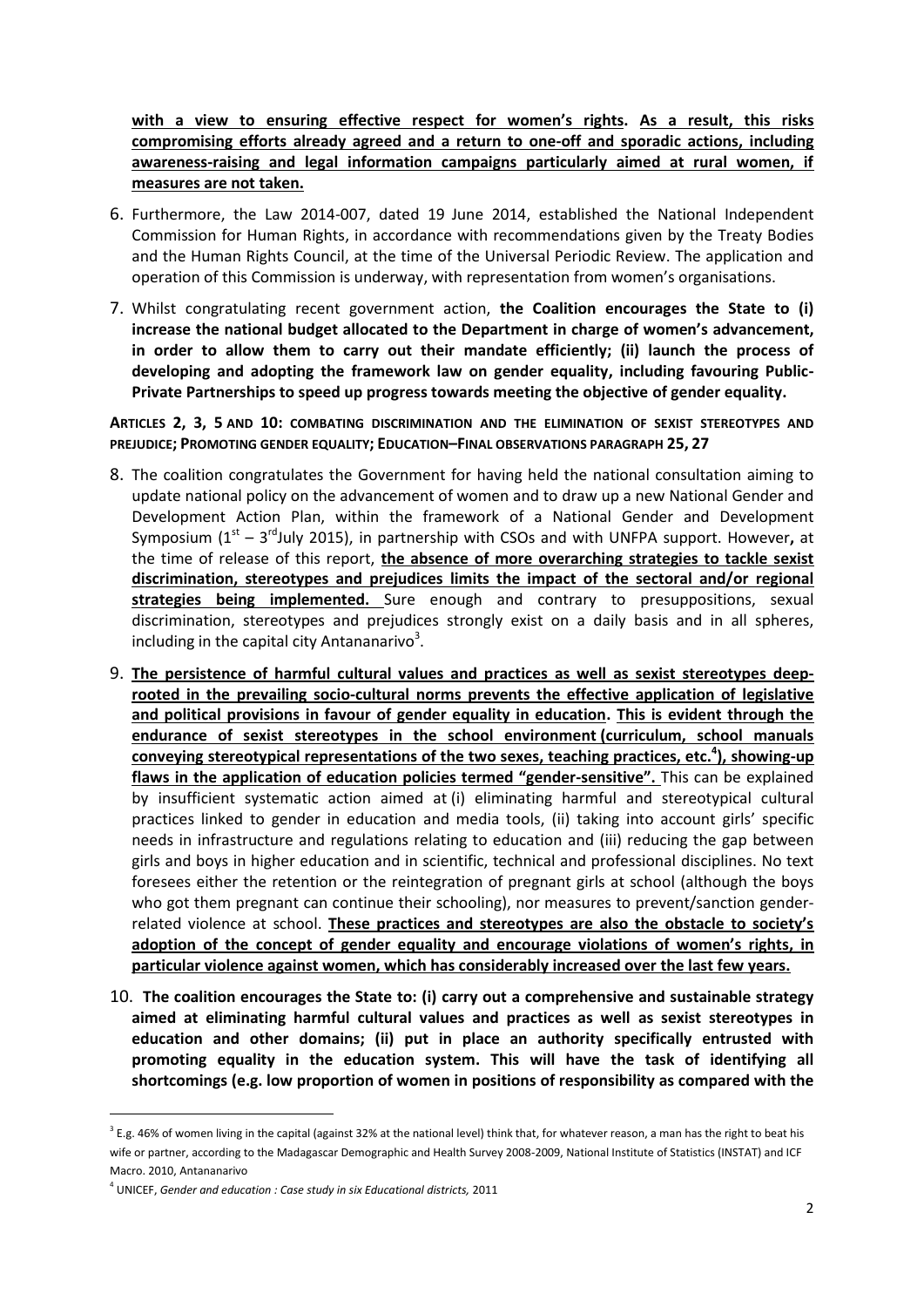**actual number of women with the required capability) and of proposing concrete action (e.g. the creation of a roster of men and women with their respective qualifications, and the proposition of gender-balanced appointments to the relevant authorities).**

**ARTICLES 4, 7 AND 8: SPECIAL TEMPORARY MEASURES; PARTICIPATION IN POLITICAL AND PUBLIC LIFE; FEMALE REPRESENTATION AT THE INTERNATIONAL LEVEL – FINAL OBSERVATIONS PARAGRAPHS 14, 15, 23 – GENERAL RECOMMENDATION N° 25**

- 11. **The State has demonstrated a lack of political willingness to put in place special temporary measures. All attempts to institutionalise quotas/ parity, through pressure from CSOs collaborating with** *« champions* **» in the government Administration and/or Parliament, have failed**. This is due to the following:
	- (i) Parliament's refusal (Lower House) to include the review of a proposed law in the session's agenda**.** This law aims to initiate a list of alternating male/female candidates (zebra list) for municipal authorities; alternating men and women at the head of the list (2012);
	- (ii) Parliament's non-adoption (upper chamber) of a proposed law (n°03-2012/PL) on a minimum quota of 30% of women in elected and nominated positions and from the zebra list (July 2013);
	- (iii) The Council of Ministers' non-adoption of the bill to ratify SADC's protocol on Gender and Development that Madagascar signed in 2008, on the grounds that the objective of 50% women in decision-making positions was not realistic considering the timelines (2015) specified (December 2014);
	- (iv) The draft legislation developed regarding proportional gender representation in decisionmaking bodies (no less than 40% and no more than 60% for either sex) during a consultation workshop of stakeholders, an initiative of CSOs with UNDP support, remained without follow-through after it was passed to the Department in charge of transforming it into a bill (November 2014).
- 12. **The majority of political parties have not adopted the quota system. The law n°2011-012 dated 18thAugust 2011 adopted by Madagascar inciting all parties to «** *implement the gender approach »* **is too vague and non-vocal on the specific measures aiming to accelerate women's representation and their participation in decision-making posts.** It is an extremely critical question in light of women's under-representation in decision-making posts (overall rate of female representation in 2014: 4  $\frac{1}{2}$  and in view of the 2015 territorial and senatorial elections. **The absence of a clear policy and text legislating women's representation in decision-making posts and the prevailing absence of a culture of parity explains the slowness of progress in the domain**. The current rate of 20% of women at the National Assembly, although inadequate, constitutes a step forward in the context of the country but calls for vigilance. It results from multiple affirmative specific actions carried out by CSOs supported by partners. It is already annihilated by the last municipality elections in which just 6% of mayor candidates were female, presented primarily by political parties. This risks to be perpetuated at the next elections and nominations (regional and senatorial, amongst others) if strong, clear special temporary measures are not taken of a constitutional, legislative or administrative character, conforming to the Convention's provisions.

<sup>5</sup> This rate includes the representation of women amongst members of the Government (19% in 2014 against 27% in the previous Government), the National Assembly (20%), General Secretaries/General Managers (17.9%), Directors of ministries (26.90%), heads of region (0%), heads of district (16.8%), mayors (4.2%), advisors at the municipality-level (5.9%) and heads of *Fokontany,* the grassroots administrational unit (2.6%) [Source: Sites of relevant Institutions; Baromètre PSG 2009 to 2014].

 $<sup>6</sup>$ Previous parliaments never achieved the threshold of 10% of women elected within this institution.</sup>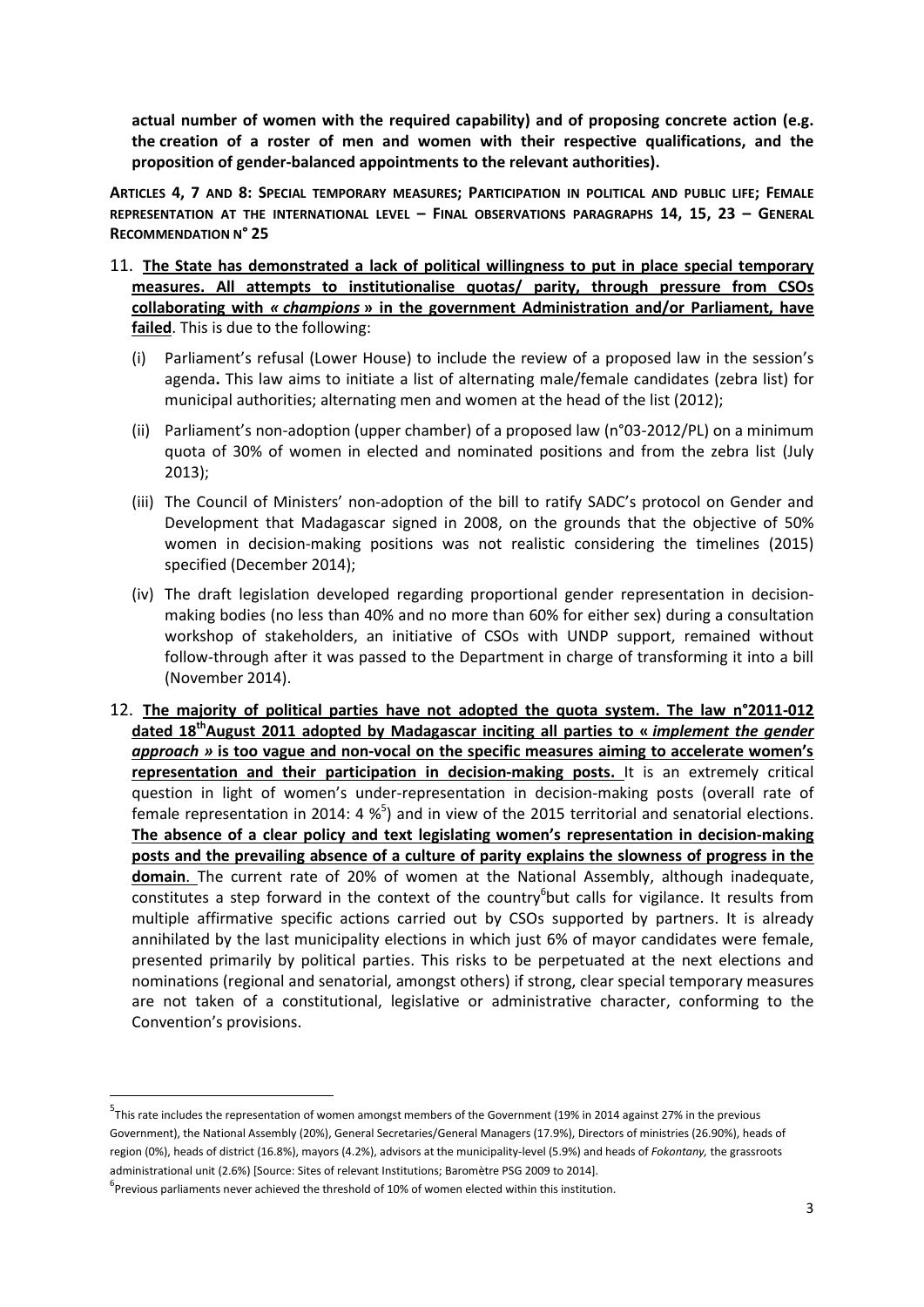- 13. **At the level of the country's international representation, equality is far from being achieved in practice. In 2014, there were no women in charge of an Embassy or representing Madagascar abroad;** the highest achievement to date being three women holding such posts in 2002.
- 14. **The coalition encourages the State particularly (i) to adopt the bill on parity in elected and nominative posts, including for State representation at the international level, developed during the consultative workshop of stakeholders; (ii) to support actions of civil society aiming to encourage women to place their candidature at elections, and political parties to present and support female candidates for elected and nominative posts; (iii) to put in place support structures for women in decision-making authorities so that they can contribute to the further advancement of the Convention's application and (iv) to add the principle of quotas (in parties' executive bodies and in their lists of candidates for elective or nominative posts) to the law on political parties and/or the electoral Code.**

### **ARTICLE 6: VIOLENCE AGAINST WOMEN AND HUMAN TRAFFICKING–FINAL OBSERVATIONS PARAGRAPHS 18-19 AND 20-21- GENERAL RECOMMENDATIONS N° 19-20**

- 15. The coalition welcomes the recent initiative of the Ministry responsible for Women's Advancement, which has launched a process to formulate a project for legislative and regulatory texts against gender-based violence which will include the qualification of gender-based violence, possible recourses, treatment and the system for the rehabilitation of survivors and perpetrators. Likewise, a national strategy to combat gender-based violence, accompanied by an action plan, was recently validated by stakeholders in the domain. This aims to address the high rate of Malagasy women victim of gender-based violence (30% according to the National Survey to Monitor the Millennium Development Objectives 2012/2013).
- 16. However, the coalition reiterates the fact that **existing laws are tainted by the absence of provisions on psychological/moral violence and sexual harassment which remain an offence still misunderstood by the general public, notably because of a definition which is too vague. Despite the enactment of laws to combat violence against women, legal teams and defendants are facing difficulties with their application**. It concerns notably the dispersion of texts which « complicate their use »,costs borne by victims which are estimated to be high (non-gratuity of medical certificates, obligation to pay the cost related to searching perpetrators, etc.) and the sluggishness of procedures leading to delays in treatment<sup>7</sup> as well as the ineffectiveness and nonactualisation of victim care procedures. Added to this is the insufficiency and/or inexistence of special facilities for the rehabilitation and reintegration of survivors of gender-based violence. As a result, there is a low level of recourse to services offered, induced also by the dictatorship of the law of silence prevailing with survivors. As for prevention, awareness-raising campaigns are dependent on external funding, making actions sporadic and/or intermittent.
- 17. The adoption of the law to address human trafficking (n° 2014-040 dated  $16^{th}$  December 2014) responds to the Committee's final observations (paragraph 21) and to concerns raised by the special Rapporteur on contemporary forms of slavery in Madagascar<sup>8</sup>. The State launched a national five-year action plan to fight human trafficking aiming at, amongst other things, strengthening victim protection, notably of women and children, and at supporting coordination between Madagascar, destination and transit countries. The plan's implementation was started with support from the International Organisation for Migration and USAID. **But the challenges remain immense with respect to glaring poverty<sup>9</sup> and cultural aspects<sup>10</sup> , making Madagascar** *« a*

<sup>&</sup>lt;sup>7</sup>In 2011, only 53% of rape cases reported to the Morality Police and Anosy Child Protection and the Tsaralalana division Morality Police and Child Protection (zones situated in the centre of the capital city) were processed (Baromètre PSG 2013).

<sup>&</sup>lt;sup>8</sup> Report of the Special Rapporteur on contemporary forms of slavery, including their causes and consequences, Mrs Gulnara Shahinian, A/HRC/24/43/Add.2 (2012)

<sup>&</sup>lt;sup>9</sup> In 2010, Madagascar's poverty rate was 75.3%, based on the national threshold, and 92.8 % using the international reference of two dollars per day per person (World Bank -IEP, Conference Proceedings, 9<sup>th</sup> July 2014)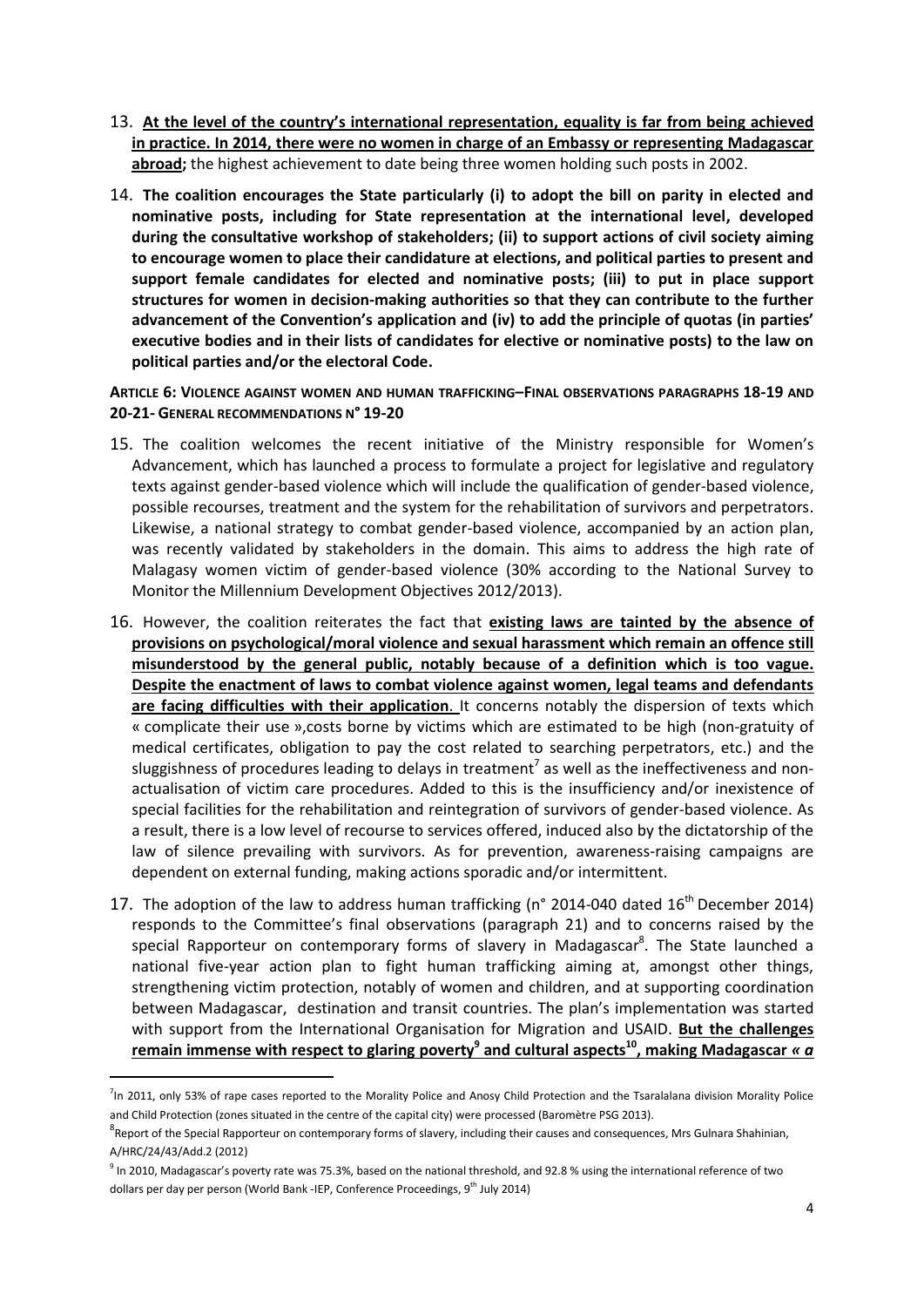*country source of women and children subjected to forced labour and human trafficking for prostitution* **» 11 .** The trade union of social work professionals (SPDTS) noted, between 2009 and 2014, 123 cases of placing underage girls as domestic workers with families in Gulf countries involving the use of false papers, in addition to other cases notably sexual harassment and abuse, abduction and passport confiscation, out of the 2,363 recorded cases of homecoming.

18. **The coalition encourages the State to: (i) integrate, in legislative and regulatory text currently being drafted, responses to difficulties encountered by legal experts and defendants in combating acts of violence and the impunity of perpetrators and to speed up their adoption as well as their effective application. In particular via the gratuity of services to search perpetrators, the putting-in-place of enforcement judges, the strengthening of institutions providing legal system control; (ii) officially launch the national strategy to fight gender-based violence and implement the related action plan, through allocating adequate and sufficient resources, and by ensuring effectiveness, and (iv) strengthen border controls to avoid the illegal sending of clandestine women abroad***.*

**ARTICLE 9: RIGHTS TO NATIONALITY–FINAL OBSERVATION PARAGRAPH 25**

19. **The bill to reform nationality regulations, and complying with the Committee's recommendations, has not yet been adopted by the government**, in spite of preliminary stakeholder consultations (September 2014) at the time of its drafting. **The coalition encourages the State to (i) speed up the adoption of nationality legislation reform to ensure its accordance with international human rights principles; (ii) eliminate discriminations against women contained in provisions of the current Nationality Law, since, apart from the fact that this is contrary to CEDAW's provisions, it has been internationally proven that legal systems which prevent mothers from passing on their nationality to their children, on the same basis as fathers, can lead to the birth of stateless children; (iii) foresee provisions which aim to warn of and reduce statelessness as well as to protect stateless people in nationality legislation; a situation to which stateless females and their children are hard hit.**

**ARTICLE 11: EQUALITY IN RIGHTS TO EMPLOYMENT AND WORK–FINAL OBSERVATIONS IN PARAGRAPHS 15 AND 29**

- 20. **Gendered salary gaps and occupational segregation, as well as the concentration of women in the informal sector, comprise structural inequalities linked to gender which persist.** In effect, women's salaries remain on average almost 30% lower than men's for work of the same value<sup>12</sup>. In addition, the large majority of women are confined to occupations considered feminine (family care, domestic services, sewing, etc.) and poorly paid. Women have limited access to quality jobs, notably in the non-agricultural sector (46.9% in 2010) and leadership roles (38.4%)<sup>13</sup>, and 47.3% of active women find themselves in a situation of jobs which do not fit against just 39.3% of men<sup>14</sup>.
- 21. **Women are the main victims of the lack of policies which support the informal sector and migrant workers**. In effect, the high rate of unemployment since the 2009 political crisis has triggered an increase in the number of women which have left for the United Arab Emirates. In 2012 departures numbered 1,626 of which 360 left respectively for Kuwait and Saudi Arabia.<sup>15</sup>Since regular cases of mistreatment suffered by Malagasy female migrants and the violations of their rights in their host countries have been reported, the Malagasy State

<sup>10</sup> The 2012 study on *« Factors which guide the sexuality of adolescents in the Atsimo Andrefana region, Madagascar »* revealed the social indulgence in relation to early sexual relations which favour child sex abuse, apparently growing in magnitude to become a social blight.

<sup>&</sup>lt;sup>11</sup> Report from the Department of State (US) on the treatment of people (TIP) for year 2013, 19<sup>th</sup> June 2014

<sup>12</sup>World Bank 2013

<sup>13</sup> Data from INSTAT used

 $14$  Data taken from the National Report of Monitoring the Millennium Development Goals – 2012

<sup>&</sup>lt;sup>15</sup> Source: Ministry of Public Service and Social Laws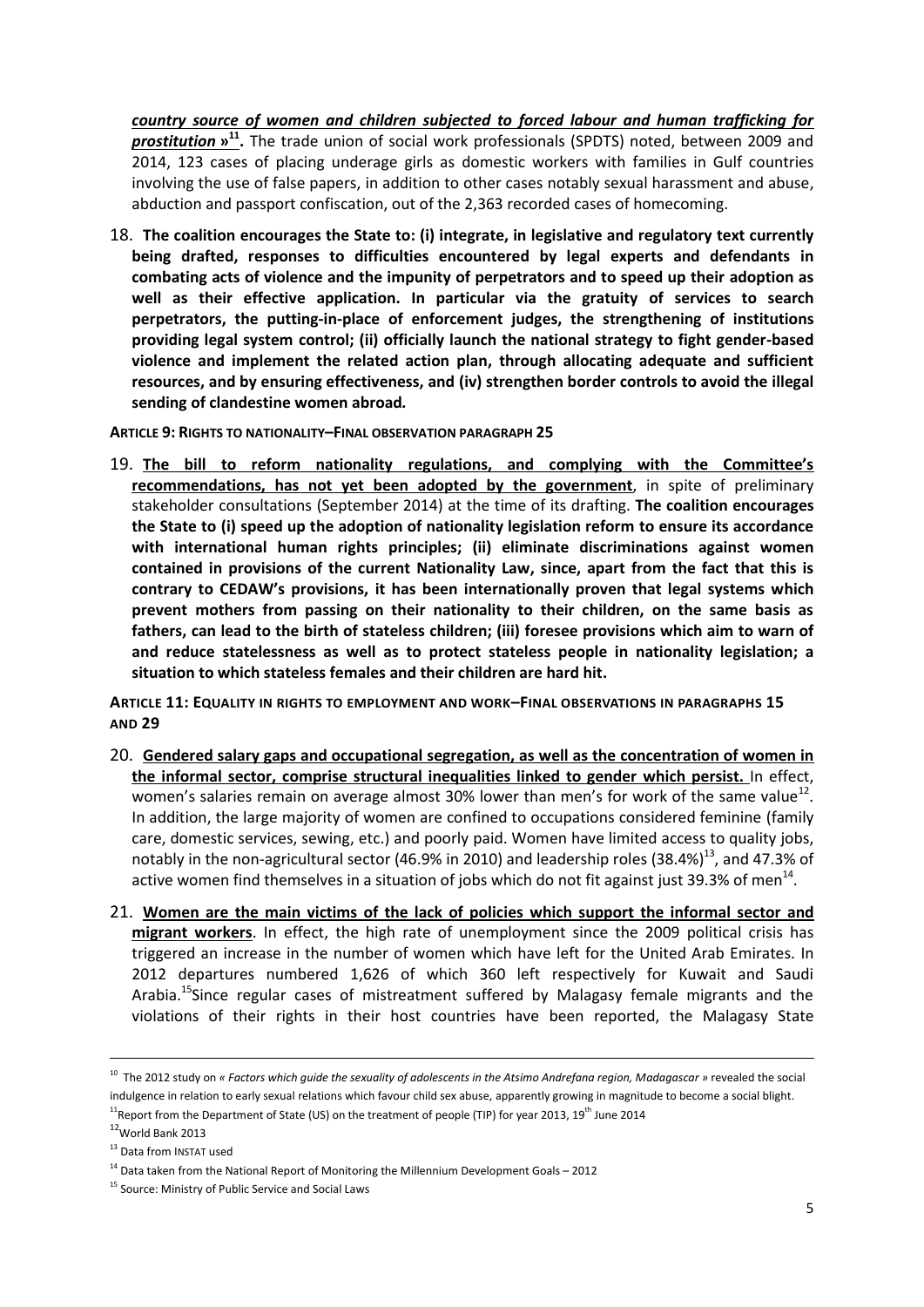suspended the sending of migrant workers to countries considered high risk in relation to workers' rights<sup>16</sup>.This in addition to the Decree n° 2005/396 dated 28<sup>th</sup> June 2005 and the Decree  $n°01-013/2010$  dated  $10<sup>th</sup>$  February 2010, regulating conditions and the manner of exercise of private employment agencies; conditions for the granting or withdrawal of authorisation. However, up until now, this new measure appears to have not been followed through. Underemployment is also a major challenge in Madagascar, to women's greater disadvantage. It concerns a quarter of workers (20.3% of men and 35.1% of women). Lastly**, the nonconsideration of women's non-paid work tends to lead to excessive workloads which they have to put up with, and does not allow for the adoption of measures to ease their burden.**

22. **The coalition encourages the State to take urgent measures to: (i) ensure the effective application of provisions of the Labour Code and international conventions on employment that Madagascar has ratified in all sectors; (ii) ratify the Convention on Domestic Work n°189 of the International Labour Organisation; (iii) dedicate Madagascar to the principle of equal pay for work of equal value and to the monitoring and the application of these provisions, as well as on appeal mechanisms, statistics on their use by women and results obtained; (iv) produce gender-specific data including a current trend analysis on women and employment in formal and informal sectors; (v) develop and implement policies to support the informal sector and migrant workers and (vi) update studies on women's time-budget and take their unpaid work into account in development policies and programmes, as well as in projects aiming to lighten women's workload.**

**ARTICLE 12: EQUALITY IN HEALTHCARE ACCESS–FINAL OBSERVATION, PARAGRAPH 15 AND 31**

- 23. The description of the situation in the health domain does not reflect reality, especially in terms of vulnerable groups' access to quality healthcare services. This reality is illustrated by **the high and stationary level of maternal mortality (478 for 100,000 live births<sup>17</sup>) showing women's difficulty in accessing quality reproductive health services**. On the other hand, **the high number of teenage pregnancies (31.7% of young women aged 15 to 19 years old have already started childbearing years<sup>18</sup>), and clandestine abortion (53.3% of young women aged 15 to 24 years have resorted to this<sup>19</sup>), exacerbated by the phenomena of early marriage of young girls, reveals the persistence of habits and customs** and **insufficient sexual education and family planning services, notably aimed at adolescents.** On this subject, the Coalition acknowledges the Government's accomplishments in the strengthening of emergency obstetrical care, the training of traditional birth attendants in remote areas, raising pregnant women's awareness on the importance of carrying out four prenatal consultations and of giving birth in health centres with competent personnel. These efforts would, however, benefit from being strengthened. **Problems of access to health services are due to public budget cuts in the health sector since several years. Hence, it is a widespread problem whose principal cause must be treated in an adequate manner so that specific measures taken to improve women's health can have long-lasting effects.**
- 24. **The coalition encourages the State to (i) allocate 12% of the State's national budget to Health (against 9.7% in 2001 and 7.2% in 2006; 15% recommended by the Heads of State of the African Union in 2001), whilst giving priority to reducing maternal mortality; (ii) integrate reproductive health services and health needs specific to women, including sexual education and family planning services, within a coherent health policy whose implementation must be guaranteed by adequate budget allocations, (ii) establish a policy of improving the quality of emergency obstetric care and outreach.**

<sup>&</sup>lt;sup>16</sup> Decree n° 2013-594, dated the 2<sup>nd</sup> August 2013, declaring the suspension of sending Malagasy workers to high-risk countries.

<sup>&</sup>lt;sup>17</sup> Source: National Survey for the Monitoring of Millennium Development Goals (ENSOMD) 2013

<sup>18</sup>Source: Demographic and Health Survey (2008-2009).

<sup>19</sup> Source: IPPF-FISA 2007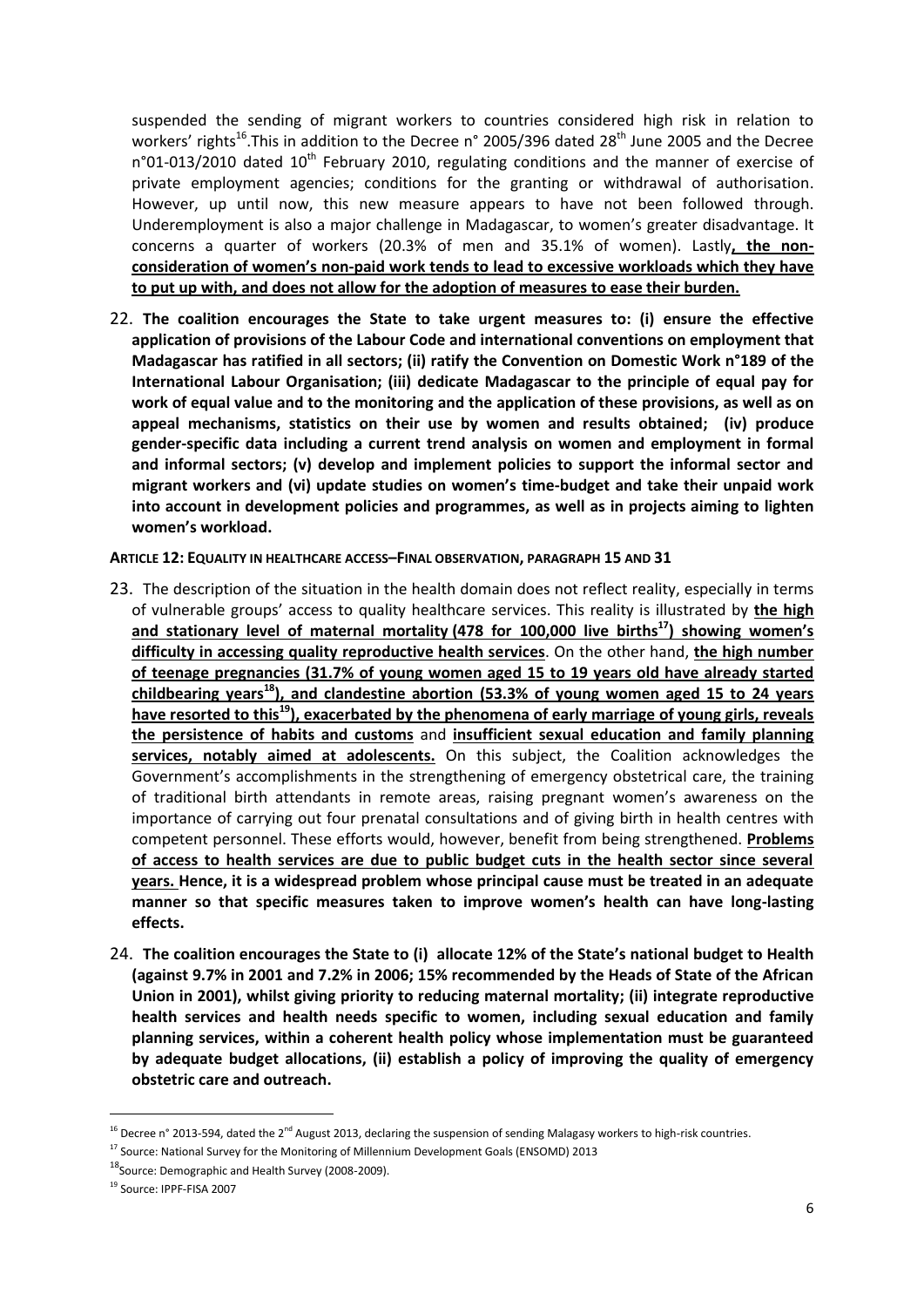**ARTICLE 13: ELIMINATION OF DISCRIMINATION AGAINST WOMEN IN OTHER DOMAINS OF ECONOMIC AND SOCIAL LIFE - ARTICLE 13 C): THE RIGHT TO PARTICIPATE IN RECREATIONAL ACTIVITIES, SPORTS AND IN ALL ASPECTS OF CULTURAL LIFE**

- 25. **Sociocultural factors which determine the persistence of discrimination against women with regard to land tenure and ownership, asset management and inheritance are not given enough attention in strategies to tackle discrimination against women. The excessive concentration of efforts on promoting microfinance could lead to the creation of a microfinance ghetto where women are confined**. Discriminatory practices in land ownership, asset management and inheritance persist, especially in rural areas, and perpetuate gender inequalities to the disadvantage of women in their access to productive resources. Initiatives to improve women's access to credit have generally concentrated on microfinance, to the detriment of resolving the major problem of the guarantee; women's principal obstacle accessing normal bank loans. However, the Ministry of Finance and Budget, through the National Microfinance Coordination (CNMF), adopted measures including the promotion of« Credit With Education » (CWE) targeting very vulnerable women<sup>20</sup> (from 2006 to 2009). But this has since become a service delivery benefiting more Microfinance Institutions than the target groups. In addition, no follow-up posttraining was carried out of this initiative, leading to repayment failures. Women from the informal sector cannot take advantage of welfare benefits. It is noteworthy that the Ministry in charge of Social Protection has validated the National Policy on Social Protection (September 2015) which foresees, amongst other things, the promotion and protection of rights of specific at-risk groups. This measure is too recent to have noticeable effects.
- 26. **The insensitivity of some government authorities and sport federations on gender equality as well as magistrates' lack of familiarity with CEDAW, lets flagrant gender discriminations go unnoticed and accepted.** In 2013, the Malagasy Federation of Bowls imposed pre-selection events on female bowling players, including the official world champion, with a view to their participation in the World Championship, whilst male players were automatically selected. In order to arrive at a case law ruling based on the Convention, Madagascar's National Women's Council (CNFM) started civil action proceedings at Antananarivo's Court of First Instance regarding this mode of selection (double standards) of female and male members of the national bowls team. The CNFM's case was rejected because it was not related to the Federation's policy but concerned a statement by its Vice-President, which involved but him. The Sports Minister did not reply to the CNFM's request for an audience.
- 27. **The coalition encourages the State (i) to develop an overarching strategy for women's economic empowerment which must go farther than increasing their access to microfinance, so as to allow them to develop their economic activities and overshoot the micro level. This strategy must pay particular attention to the informal sector, which constitutes the main provider of women's employment and their means of existence; (ii) reactivate and strengthen CWE through developing a specific programme at all levels, notably concerning training on project development and management as well as technical guidance on management up until rural women are empowered; (iii) popularise the CWE, in this new format, in favour of rural women, particularly in remote areas; (iv) establish recreation and sports infrastructure in rural municipalities, taking into account gender equality; to do this, strengthen Public-Private Partnerships, both local and international; (v) accelerate the implementation of the National Social Protection Policy through programmes which respond to women's specific needs, in particular those of rural women.**

<sup>&</sup>lt;sup>20</sup>Madagascar Annual Report 2013, UNDP.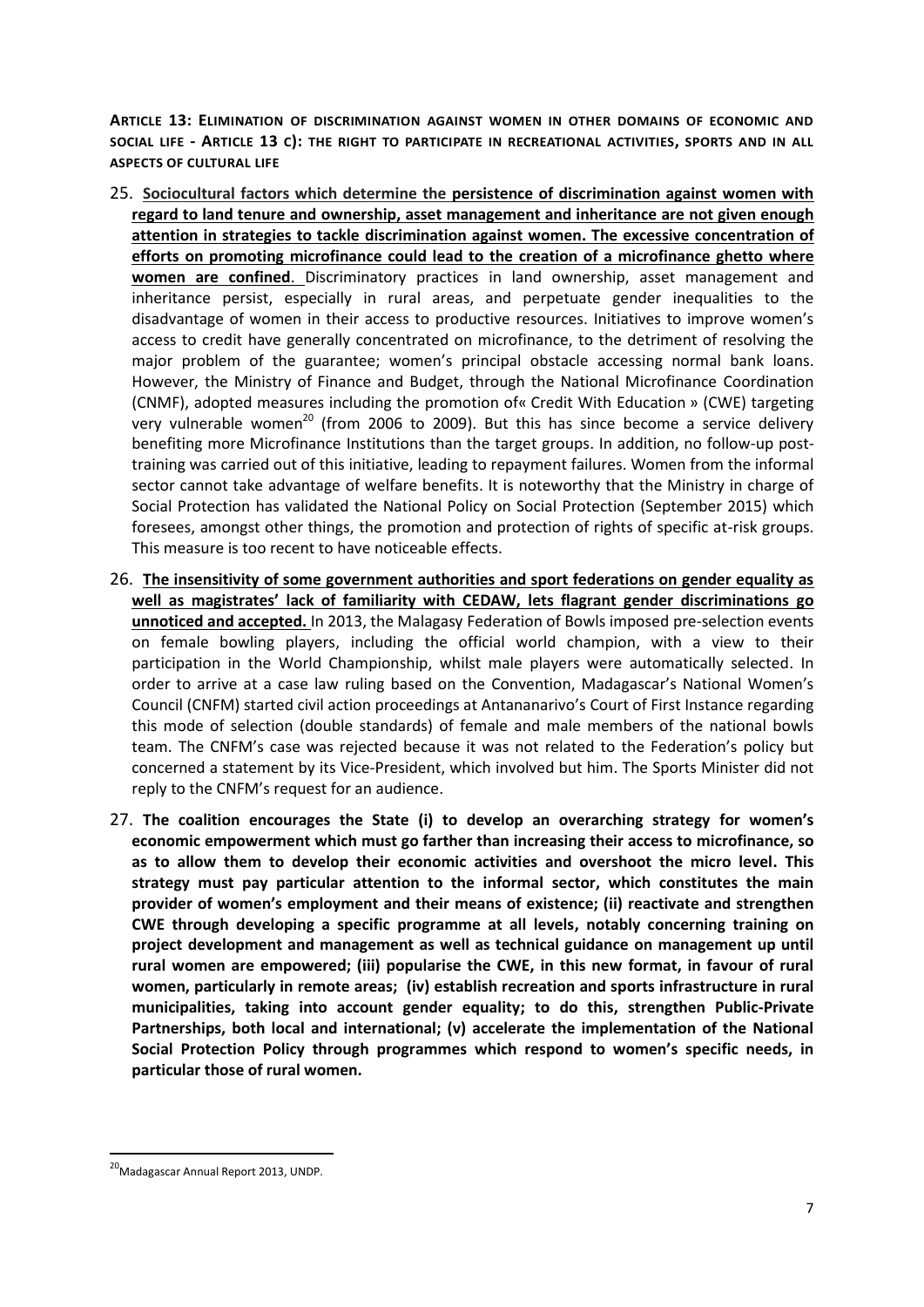**ARTICLE 14: RURAL WOMEN–FINAL OBSERVATIONS PARAGRAPH 33: MAKE THE PROMOTION OF GENDER EQUALITY AN EXPLICIT COMPONENT OF NATIONAL AND LOCAL DEVELOPMENT PLANS AND PROGRAMMES** 

- 28. **The principle of gratuity of state primary education, as specified by article 24 of the Constitution, is not respected**. Parents of pupils in all of Madagascar's State primary schools are subject to the payment of school fees and subscriptions. In addition, the timing of the start of the school year is not favourable to rural children due to the schools' inaccessibility in this period and parents' financial constraints.
- 29. Likewise, **the principle of gratuity of basic health services is not respected. Vulnerable women are always subjected to the payment of medical charges and childbirth costs in the case of complications, as well as subscriptions for mosquito nets impregnated with insecticide**. In addition, **the National Community Health Policy is not effective**. In that respect, medical and psychosocial care services for vulnerable people, particularly women and those living with a handicap, are not available in Basic Health Centres. Also, insufficiencies in budgets allocated to state hospital establishments persist.
- 30. On the subject of land ownership, article 34 paragraph 2 of the Constitution obliges the State to ensure facilitated access to land ownership through appropriate legal and institutional devices and a transparent management of land-related information. Despite this provision, **the law 68- 012 dated4 thJuly 1968 related to inheritance, wills and donations in its article 83 is discriminatory in the sense that***« The co-heirs can agree that female heirs receive their share of inheritance in the form of a sum of money. In this case, the payment of the sum will be preceded by an estimated inventory of possessions to be shared and observed by an authentic or authenticated deed ».*
- 31. **In addition, the new land tenure policy paper adopted by the Government, 5 th August 2015, following demands from trade unions of employees at decentralised land tenure services, undermines democratic principles and the tenure rights of rural women.** According to this paper, the holders of land certificates are obliged to transform them into land deeds before any subsequent procedure, after a stipulated period. This provision appears to be a coercive, costly and clumsy measure, preventing rural people, in particular women, from acceding land easily and in fact reducing productive force, which is at the core of the country's economic development. In fact, **the persistence of traditional heads' arbitrary power in the management of property assets constitutes a major obstacle to the promotion of women's rights in relation to land use and notably inheritance.**
- 32. As part of developing their communities, **the majority of rural women are not involved in the process of drafting and implementing local development plans. They do not have the right to make decisions without consulting traditional authorities or close male members of family** (brothers, fathers, husbands, grandfathers, etc.). This situation is very common especially in Vatovavy Fitovinany region. In August 2014, the NGO AFDFP (Women's Activities for the Fundamental Development of the Population) held consultations with a view to mounting a Rural Development Project in the Nosiala municipality to benefit single mother-headed households of which the majority separated from, or were left by, their partners. During these meetings, the women could not make decisions without agreement from traditional authorities or their close male relatives.
- 33. In Madagascar, **no concrete measure aiming to improve Social Security is tangible on the ground**. Moreover, empowerment of rural women is utopian without their access to, and their enjoyment of, productive assets such as land and natural resources. **Yet, legislative texts are sometimes inapplicable in light of the power of tradition and religion**. Collecting information on the place of rural women in society has showed that more than 75 % of people interviewed do not know CEDAW. **The unreasonable practice of habits and customs discriminates against women, and their ignorance of legal rights weakens their efforts for claims. The State's lack of political will to make the implementation of the substantive law effective, and to put in place public policies favouring women's empowerment, constitute one of the principal causes.**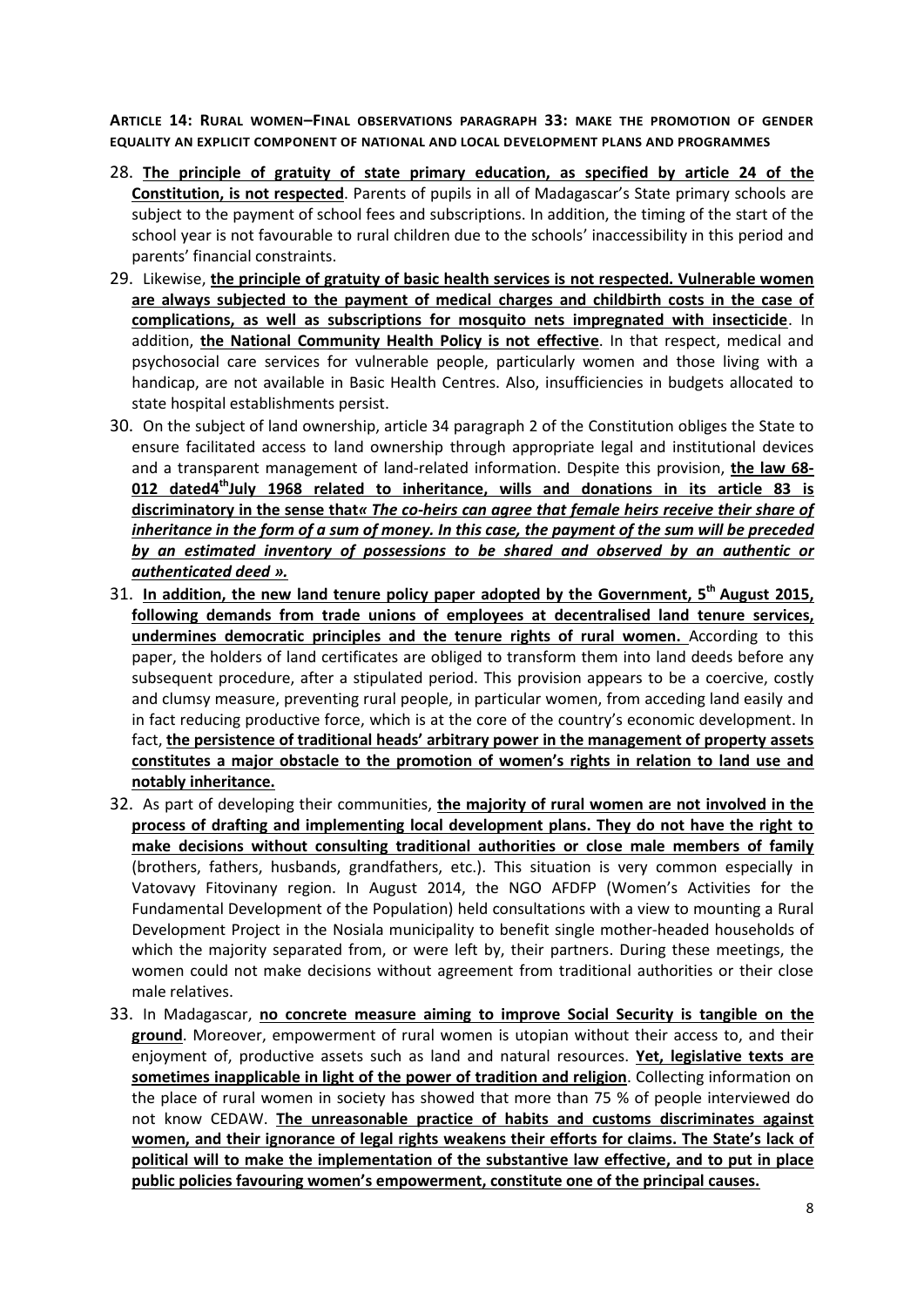34. **The participatory budget is one tool by which women can participate in decision-making in community development. Thus we recommend that the State (i) involves women much more in decision-making and builds upon experiences acquired, scaling this up to the national level; (ii) facilitates women's access to land ownership; (iii) repeals as soon as possible the new Land Tenure Policy Paper validated on the 5 th August 2015 that is judged discriminatory and, thereafter, to take account of the first Paper dated the 26th May 2015 which respected inclusive and democratic principles at the time of its drafting; (iv) revises the law n° 68-012 dated 4 th July 1968 related to inheritance, wills and donations by repealing the provisions of article 83; (v) builds upon experiences acquired from decentralised tenure management, especially the issuing of land certificates to rural women (such as the case of Ambila where 33 /159 Land Certificates were issued to women); (vi) adopts a National Policy for Social Security to apply intended programmes in the National Development Plan; (vii) implements social and economic development programmes in order to promote the population's economic and social rights, in particular those of rural women; (viii) intensifies the popularisation of the CEDAW, especially in rural areas; (ix) builds and renovates schools in remote zones; (x) strengthens awareness-raising actions for the inclusion of rural girls in schools as well as incentive measures for the education and re-education of young girls; (xi) honours education's gratuity; (xii) carries out awarenessraising actions aimed at the elimination of all forms of harmful cultural practices leading to discrimination against women in property inheritance; (xiii) pursues efforts already started so as to give a means of action to rural women with the goal of their economic empowerment, on the one hand, and to build their capacity on management and productivity on the other hand.**

**ARTICLE 15: GENDER EQUALITY BEFORE THE LAW**

- 35. **The fundamental problem remains the unawareness of international conventions on gender equality that protect women against all form of discrimination, including by women themselves, and their subjection to discriminatory texts (e.g. nationality law, inheritance law, etc.) Added to this is the absence of effective mechanisms for implementation of legislative and administrative provisions in favour of non-discrimination against women.** In spite of the Ministry of Justice's creation of Legal Clinics in nine urban municipalities and a Rights Centre in Antananarivo, as well as other departments' efforts in popularising the CEDAW, 75% of rural women do not know about the CEDAW (source: surveys FIANTSO-2015).
- 36. **The coalition encourages the State to include priority actions aiming to: (i) strengthen the popularisation of international conventions on gender equality and legislative texts which protect women against all forms of discrimination; (ii) bring into compliance the provisions of domestic laws with those of these conventions; (iii) take concrete measures for the effective application of laws and measures aiming to respect the principle of non-discrimination, including gender-related discrimination, such as the translation of existing texts into the Malagasy language, the adoption of a law allowing women "heads of family" to acquire a family record book, (iv) make existing legal clinics permanent and sustainable, and extend them into the most remote districts and municipalities, as well as the Law Centres in the five other provincial centres, and (v) create pools of lawyers within each court, especially for the most remote zones.**

**ARTICLE 16: ELIMINATION OF DISCRIMINATION AGAINST WOMEN IN ALL MATTERS RELATING TO MARRIAGE– FINAL OBSERVATIONS PARAGRAPH 37**

37. **The major concerns lie in the duality of the legal regime and the predominance of customary laws: « Moletry, Valifofo, Valitroky ». These practices favour arranged, forced and early marriage, sometimes agreed by two parents from the same family. The young underage girls, or women, in question, are deprived of their right to freely choose their spouse and to enter into marriage. These practices constitute barriers to the effective application of CEDAW in Madagascar.** The coalition admires the efforts recently committed to by the Ministry responsible